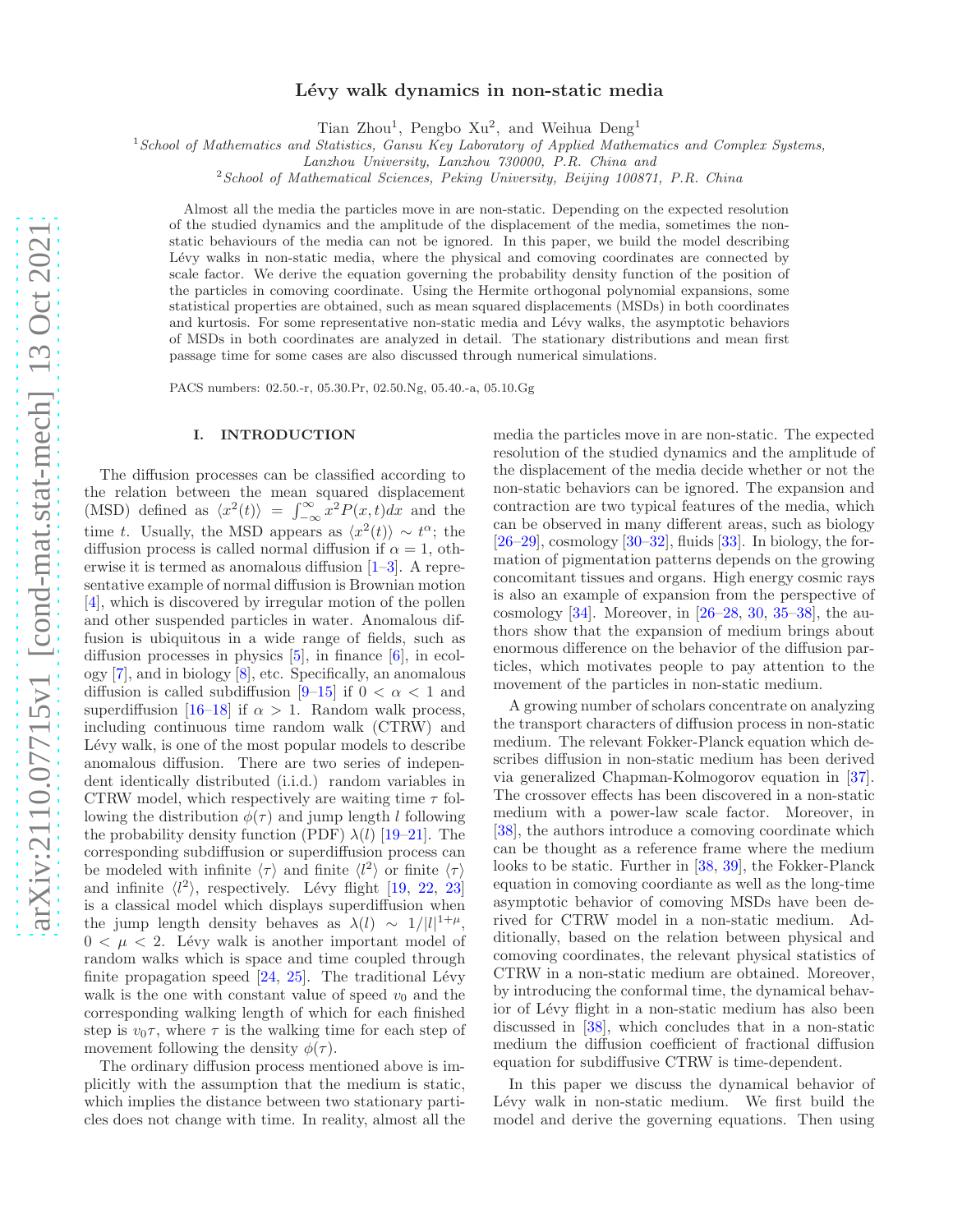Hermite polynomials expansion established in [\[40](#page-12-27)] solves the equation to calculate the statistical observables. The method of Hermite orthogonal polynomials expansion is good at calculating MSD even for some cases that are unsolvable by ordinary method of integral transform, such as Lévy walks moving under external potential [\[41](#page-12-28), [42\]](#page-12-29). In addition, for the Langevin equation describing the diffusion processes under the action of external potential [\[43](#page-12-30)[–47\]](#page-12-31), Hermite polynomials expansion is also a doable method [\[45,](#page-12-32) [48](#page-12-33)[–50\]](#page-12-34).

This paper is organized as follows. In Sec. [II,](#page-1-0) we introduce the Lévy walk model in a non-static medium and construct the master equation in the frame of comoving coordinate. In Sec. [III,](#page-3-0) the corresponding MSDs are calculated in comoving coordinate by the approach of Hermite polynomials expansion, and the asymptotic behaviors of MSDs in physical space are obtained as well. In Sec. [IV,](#page-4-0) the kurtosis in physical coordinate for the case of localization with exponential scale factor is calculated and the evolutions are analyzed in detail; the stationary distributions for some cases are also discussed through numerical simulations. In Sec. [V,](#page-8-0) we obtain the mean first passage time by numerical simulations. The paper is concluded with some discussions in Sec. [VI.](#page-9-0)

## <span id="page-1-0"></span>II. LÉVY WALK IN A NON-STATIC MEDIA

The most representative Lévy walk process is isotropic and with constant velocity  $v_0$  [\[24,](#page-12-14) [51\]](#page-12-35), and then the length that Lévy walk particle moves for each step of renewal is  $v_0\tau$ , where  $\tau$  indicating the walking duration of each step follows the density  $\phi(\tau)$ . If Lévy walk particle stays at position  $x$  after finishing some steps of moving, then the next step will arrive at  $x \pm v_0 \tau$ . It can be seen that the spatiotemporal coupling is the most striking feature of Lévy walk. Another significant difference between Lévy walk and CTRW is that the former one has no rest after each step of walking, while the latter one must rest after each instant jumping, leading to much more difference when considering non-static media.

In this paper, we focus on one-dimension system with uniform expansion or contraction, and the physical coordinate (denoted as y) and comoving coordinate (denoted as  $x$ ) are correlated with each other in the following way

<span id="page-1-2"></span>
$$
y(t) = a(t)x,\tag{1}
$$

where  $a(t_0) = 1$  for the initial time  $t_0$ . The function  $a(t)$  is called as scale factor in the context of cosmology [\[52,](#page-12-36) [53](#page-12-37)]. Since the initial condition of  $a(t_0) = 1$ , the physical coordinate and comoving coordinate are same at time  $t_0$ . According to the property of scale factor  $a(t)$ , we can classify the medium; specifically, we say a medium is expanding (or contracting) if  $\dot{a}(t) > 0$  (or  $\dot{a}(t)$  < 0). One can see that the distance between two stationary particles always changes with time, since the medium the particles are embedded always expands or contracts.

The CTRW model in a non-static medium has been studied in [\[38\]](#page-12-24). Let us take the nth step of CTRW process for instance. For ordinary CTRW model, the process will wait at  $y_{n-1}$  for a period of random time then instantly jumps  $\Delta y_n$  relative to  $y_{n-1}$  drawn from the PDF  $\lambda(\Delta y_n)$ . However, the process will move along with the non-static medium, even though it is waiting for next jump as shown in Fig.  $1(a)$  $1(a)$ . Assuming the CTRW particle arrives at  $y_{n-1}$  at time  $t_{n-1}$ , then due to non-static medium, it comes to  $y'_{n-1}$  at time  $t_n$ , and further has a jump with the length of  $\Delta y_n$  relative to  $y'_{n-1}$ . Since the scale factors also change with time, we must borrow comoving coordinates to determine  $y'_{n-1}$ , which is  $x_{n-1}^+ = x_n^-$  ('+' and '-' respectively mean right and left limit); further from the relation between physical coordinate and comoving coordinate  $(1)$ , it holds

$$
y'_{n-1} = \frac{a(t_n)}{a(t_{n-1})} y_{n-1}.
$$

We denote  $\Delta y'_{n} = y'_{n-1} - y_{n-1}$ .



<span id="page-1-1"></span>FIG. 1: CTRW and Lévy walk in expanding media. The comoving and physical coordinates are  $x$  and  $y$ , respectively. Figure (a) represents CTRW process in expanding medium, where  $\Delta y_n$  is a random variable drawn from the PDF  $\lambda(\Delta y_n)$ ,  $\Delta y'_n$  represents the displacement caused by expanding medium from time  $t_{n-1}$  to  $t_n$ , and  $\Delta x_n = \Delta y_n/a(t_n)$ denotes the jumping length in comoving space. Figure (b) illustrates Lévy walk process in expanding medium with  $\Delta y_n = v_0(t_n - t_{n-1})$ , and the other notations share similar meanings with those in (a).

In this paper, we mainly consider the dynamic behavior of L´evy walk in a non-static medium. As shown in Fig.  $1(b)$  $1(b)$ , since Lévy walk process has no rest, the trajectory behaves much different. Consider the time  $\xi \in (t_{n-1}, t_n]$ . Since Lévy walk does not wait, its movement in physical coordinate consists of two parts: one is movement caused by non-static medium,  $y'_{\xi} = (a(\xi)/a(t_{n-1}))y_{n-1};$ the other one is walking length relative to  $y'_{\xi}$ , that is,  $\pm v_0(\xi - t_{n-1})$ . Whereas in CTRW model, if we also consider the time  $\xi$  between the  $(n-1)$ th and nth jumping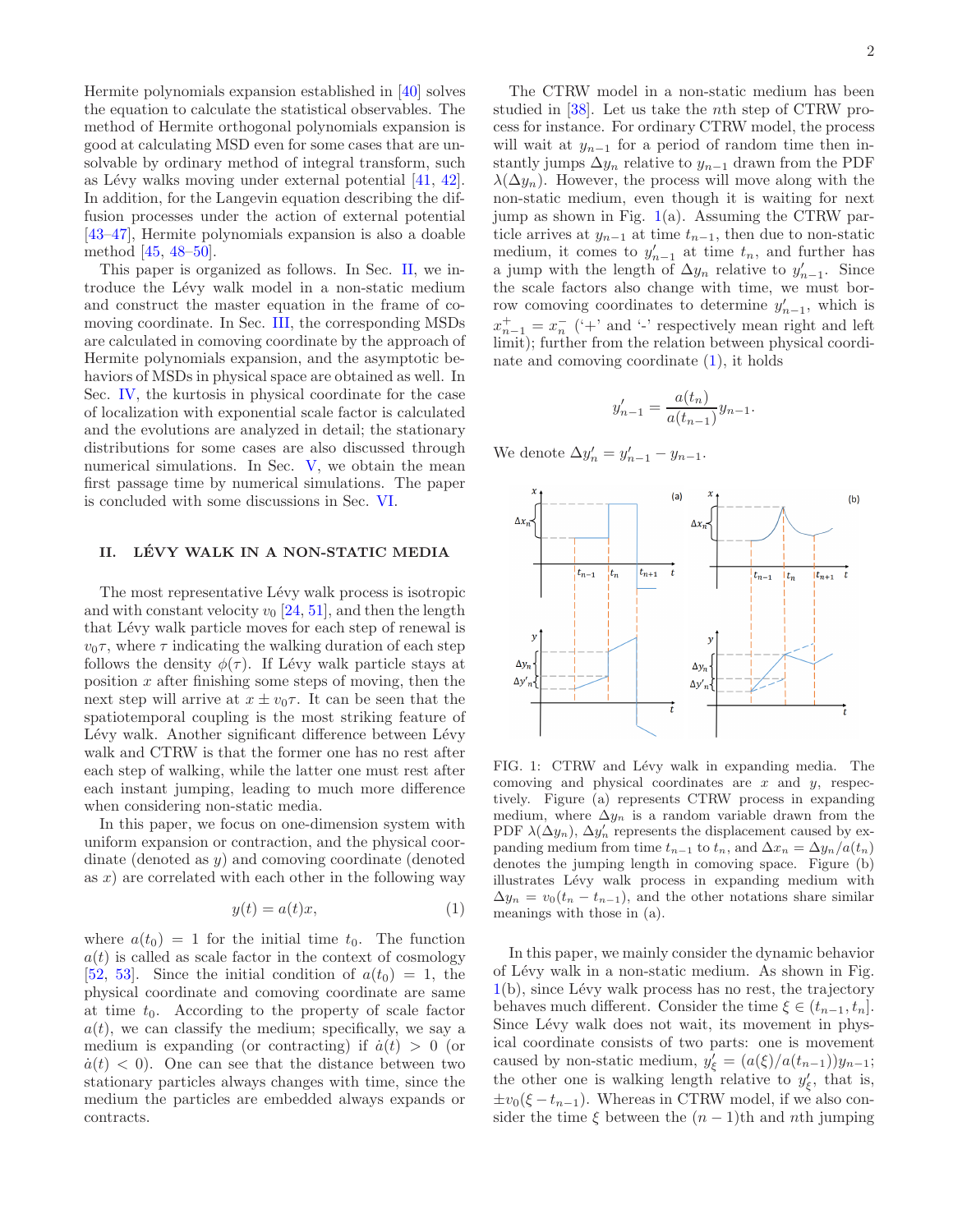events, then the movement is only influenced by nonstatic medium. This may cause a major difference between CTRW and Lévy walk models, in fact, assuming that  $t = \xi$  is the final observation time, then at time t the Lévy walk particle in non-static medium locates at

<span id="page-2-0"></span>
$$
y_t = \frac{a(t)}{a(t_n)} y_n \pm v_0(t - t_n).
$$
 (2)

Obviously, the static media whose scale factor  $a(t) = 1$  is the case considered in ordinary Lévy walk problem  $[24,$ [51\]](#page-12-35), which indicates the distance between two stationary particles does not change with time.

As discussed above, the walking length  $\Delta y$  for Lévy walk in physical coordinate is determined by the walking time  $\tau$  drawn from the PDF  $\phi(\tau)$  or the survival time; with a little abuse of notation we still denote it as  $\tau$ following the survival probability

<span id="page-2-4"></span>
$$
\psi(\tau) = \int_{\tau}^{\infty} \phi(\tau') d\tau', \qquad (3)
$$

therefore  $\Delta y$  can be given by the following conditional density

<span id="page-2-1"></span>
$$
\lambda(\Delta y|\tau) = \frac{1}{2}\delta(\Delta y - v_0\tau) + \frac{1}{2}\delta(\Delta y + v_0\tau), \qquad (4)
$$

where  $\delta(\cdot)$  represents the Dirac  $\delta$ -function. It is not easy to directly consider the process in physical coordinate since the relation of  $(2)$  is hard to be conveniently utilized. Therefore in the following we will change the process into the one with comoving coordinate.

In order to transfer the Lévy walk process from physical coordinate to comoving coordinate, first of all we need to identify the walking length  $\Delta x$  for each step of moving. It can be accomplished by the relation between  $\Delta y$  and  $\Delta x$  at time t [\[38](#page-12-24)], i.e,  $\Delta y = a(t) \Delta x$ ; specially we choose  $t$  to be the renewal time when the walker finishes a few steps of walking (such as  $n$  steps) or the overall observation time, and take  $\tau$  to be the walking time of current step (the *n*th step) or the survival time so that  $(t - \tau)$ should be the time when current step starts. Denote the conditional density of  $\Delta x$  as  $\lambda(\Delta x|t;\tau)$ , which means the particle in comoving coordinate walks  $\Delta x$  for a period of  $\tau$  at time t. According to the relation between  $\Delta y$  and  $\Delta x$  and combining with [\(4\)](#page-2-1), one has

<span id="page-2-5"></span>
$$
\lambda(\Delta x|t; \tau) = a(t)\lambda(a(t)\Delta x|\tau)
$$
  
=  $\frac{1}{2}a(t) \left( \delta (a(t)\Delta x - v_0\tau) + \delta (a(t)\Delta x + v_0\tau) \right)$  (5)  
=  $\frac{1}{2} \left[ \delta \left( \Delta x - \frac{v_0\tau}{a(t)} \right) + \delta \left( \Delta x + \frac{v_0\tau}{a(t)} \right) \right].$ 

We use  $W(x, t)$  to denote the PDF of finding a particle at position  $x$  in comoving coordinate at time  $t$ . Assume the related PDF in physical space to be  $P(y, t)$ . According to the relation between comoving and physical  $coordinates (1), one gets$  $coordinates (1), one gets$  $coordinates (1), one gets$ 

<span id="page-2-2"></span>
$$
P(y,t) = \frac{1}{a(t)}W\left(\frac{y}{a(t)},t\right).
$$
 (6)

3

The PDF  $P(y, t)$  as well as some important statistics such as the first two moments of Lévy walk in non-static medium can be calculated according to  $(6)$ . In the following we aim to derive the transport equations of Lévy walk in comoving coordinate. As one can see in the comoving coordinate, if the particle locates at  $x$  at time  $t$ which is the renewal time, and the walking time for this step  $\tau$  following the PDF  $\phi(\tau)$ , then the previous renewal event happens at time  $t - \tau$  at position  $x - \Delta x$  with  $\Delta x$ given by  $\lambda(\Delta x|t;\tau)$ . If we denote the corresponding PDF of finding particle just arriving at position  $x$  at renewal time t as  $q(x, t)$ , accordingly we have

<span id="page-2-3"></span>
$$
q(x,t) = \int_{-\infty}^{\infty} d\Delta x \int_{0}^{t} q\left(x - \Delta x, t - \tau\right) \phi(\tau) \lambda(\Delta x | t; \tau) d\tau + P_0(x)\delta(t),
$$
\n(7)

where the second term on r.h.s. represents the initial distribution. Then the PDF in the comoving coordinate denoted as  $W(x, t)$  can be given though [\(7\)](#page-2-3), which is

<span id="page-2-6"></span>
$$
W(x,t) = \int_{-\infty}^{\infty} d\Delta x \int_{0}^{t} q\left(x - \Delta x, t - \tau\right) \psi(\tau) \lambda(\Delta x | t; \tau) d\tau,
$$
\n(8)

where  $\psi(\tau)$  is defined in [\(3\)](#page-2-4). By taking Laplace transform, defined as  $\hat{g}(s) = \mathscr{L}_t\{g(t)\}\check{(s)} = \int_0^\infty e^{-st}g(t)dt$ , on survival probability  $\psi(\tau)$  there exists

$$
\hat{\psi}(s) = \frac{1 - \hat{\phi}(s)}{s}.
$$
\n(9)

Substituting the expression of  $\lambda(\Delta x|t;\tau)$  given by [\(5\)](#page-2-5) into [\(7\)](#page-2-3) and [\(8\)](#page-2-6), respectively, we have

<span id="page-2-7"></span>
$$
q(x,t) = \frac{1}{2} \int_0^t q\left(x - \frac{v_0 \tau}{a(t)}, t - \tau\right) \phi(\tau) d\tau
$$

$$
+ \frac{1}{2} \int_0^t q\left(x + \frac{v_0 \tau}{a(t)}, t - \tau\right) \phi(\tau) d\tau + P_0(x) \delta(t)
$$
(10)

and

<span id="page-2-8"></span>
$$
W(x,t) = \frac{1}{2} \int_0^t q\left(x - \frac{v_0 \tau}{a(t)}, t - \tau\right) \psi(\tau) d\tau + \frac{1}{2} \int_0^t q\left(x + \frac{v_0 \tau}{a(t)}, t - \tau\right) \psi(\tau) d\tau.
$$
 (11)

The normalization of  $W(x, t)$  can be immediately verified by Fourier transform, defined as  $\tilde{f}(k) = \mathscr{F}_x\{f(x)\}(k) =$  $\int_{-\infty}^{\infty} e^{-ikx} f(x) dx$ . In fact by taking Fourier-Laplace transform on [\(10\)](#page-2-7) and [\(11\)](#page-2-8), and letting  $k = 0$ , there exists

$$
\hat{\tilde{q}}(0,s) = \frac{1}{1 - \hat{\phi}(s)},
$$

$$
\widehat{\widetilde{W}}(0,s) = \hat{\psi}(s)\hat{\tilde{q}}(0,s) = 1/s,
$$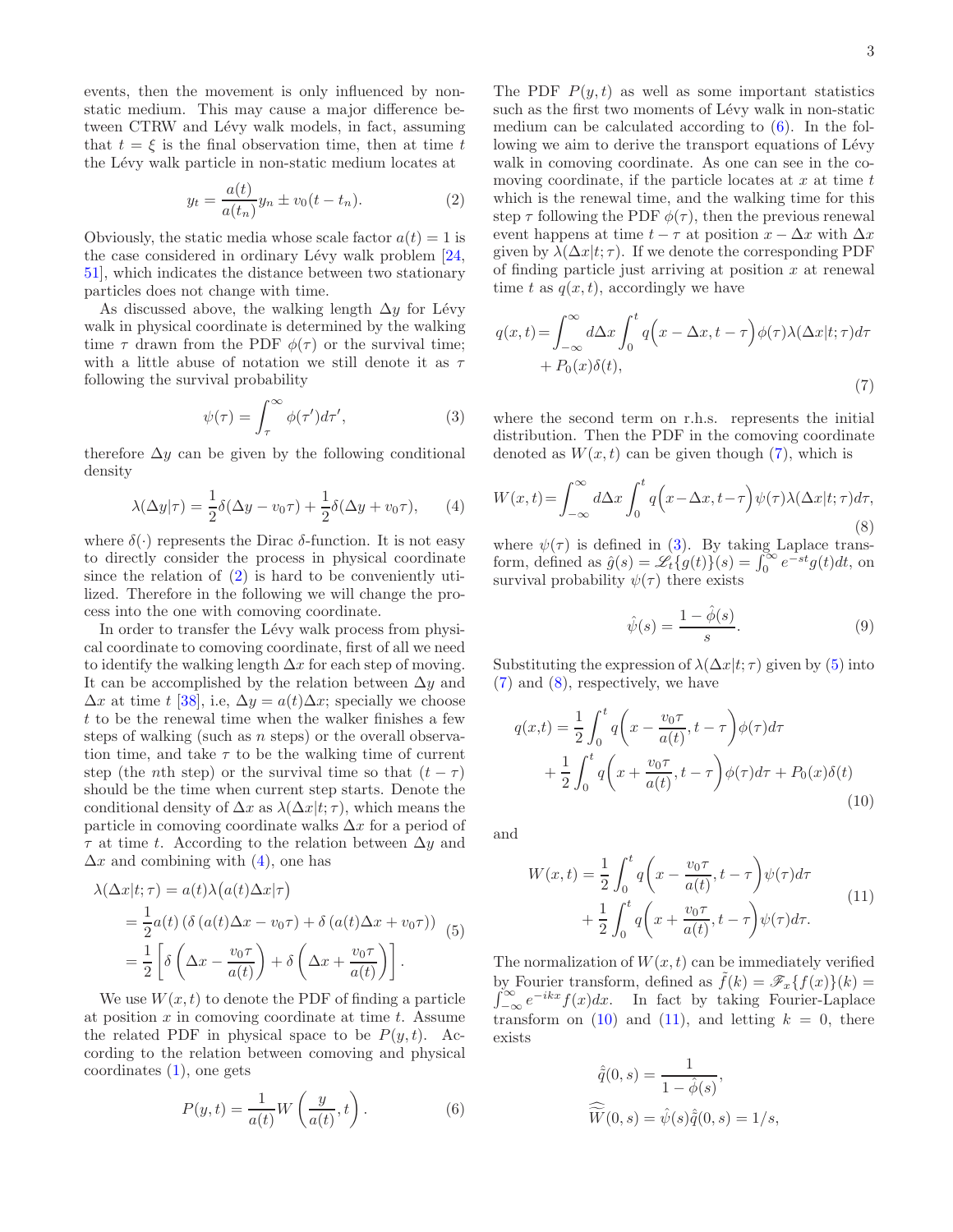indicating normalization of PDF  $W(x,t)$  after inverse Laplace transform.

In the following, to theoretically obtain the behaviors of moments in comoving and physical coordinates, we utilize Hermite orthogonal polynomials to approach PDF  $[40-42]$  $[40-42]$ .

## <span id="page-3-0"></span>III. HERMITE POLYNOMIAL APPROXIMATION TO LÉVY WALK IN NON-STATIC MEDIUM

The Hermite polynomials form an orthogonal basis of the Hilbert space with the inner product  $\langle f, g \rangle =$ <br> $\int_{-\infty}^{\infty} f(x) \bar{g}(x) e^{-x^2} dx$  [\[54\]](#page-12-38). In this section, we utilize the Hermite polynomials to approach the PDF of Lévy walk in comoving coordinate. According to the complete orthogonal system, we assume that in Hilbert space  $q(x, t)$ 

and  $W(x, t)$  can be, respectively, represented as

<span id="page-3-2"></span><span id="page-3-1"></span>
$$
q(x,t) = \sum_{n=0}^{\infty} H_n(x) T_n(t) e^{-x^2},
$$
 (12)

$$
W(x,t) = \sum_{n=0}^{\infty} H_n(x) R_n(t) e^{-x^2},
$$
 (13)

where  $H_n(x)$ ,  $n = 0, 1, \dots$ , represent the Hermite polynomials,  $\{T_n(t)\}\$ and  $\{R_n(t)\}\$ are a series of functions with respect to  $t$  to be determined.

We take the initial distribution of the particle as a Dirac δ-function, i.e.,  $P_0(x) = \delta(x)$ . Substituting the assumed forms of  $q(x, t)$  and  $W(x, t)$  in [\(12\)](#page-3-1) and [\(13\)](#page-3-2) into [\(10\)](#page-2-7) and [\(11\)](#page-2-8), respectively, in Laplace space the iteration relation of  $\widehat{T}_m(s)$  and the relation between  $\widehat{R}_m(s)$  and  $\widehat{T}_m(s)$  are given as

<span id="page-3-4"></span>
$$
\sqrt{\pi}2^m m! \widehat{T}_m(s) = \frac{1}{2} \sum_{k=0}^m \frac{2^k \sqrt{\pi} m!}{(m-k)!} \left( (2v_0)^{m-k} + (-2v_0)^{m-k} \right) \mathcal{L}_t \left\{ a(t)^{k-m} \mathcal{L}_s^{-1} \left[ (-1)^{m-k} \widehat{\phi}^{(m-k)}(s) \widehat{T}_k(s) \right] (t) \right\} (s) + H_m(0), \tag{14}
$$

where  $\hat{\phi}^{(m-k)}(s) = \frac{d^{m-k}}{ds^{m-k}} \phi(s)$ , and

<span id="page-3-5"></span>
$$
\sqrt{\pi}2^m m! \hat{R}_m(s) = \frac{1}{2} \sum_{k=0}^m \frac{2^k \sqrt{\pi} m!}{(m-k)!} \left( (2v_0)^{m-k} + (-2v_0)^{m-k} \right) \mathcal{L}_t \left\{ a(t)^{k-m} \mathcal{L}_s^{-1} \left[ (-1)^{m-k} \hat{\psi}^{(m-k)}(s) \hat{T}_k(s) \right] (t) \right\} (s).
$$
\n(15)

The detailed derivations are shown in Appendix [B.](#page-10-0)

The long time asymptotic behaviors of the first two moments in both coordinates attract our interest. Firstly, we concentrate on the first two moments for the process in comoving coordinate. From [\[24\]](#page-12-14), there exists

<span id="page-3-9"></span>
$$
\langle \hat{x}^m(s) \rangle = (i)^m \left. \frac{\partial^m}{\partial k^m} \widehat{\widetilde{W}}(k,s) \right|_{k=0}.
$$
 (16)

Further, the specific form of  $W(x,t)$  can be obtained by combining  $(13)$  with  $(A1)$ , which is

<span id="page-3-3"></span>
$$
W(x,t) = \sum_{n=0}^{\infty} (-1)^n \frac{d^n}{dx^n} e^{-x^2} R_n(t).
$$
 (17)

Applying the Fourier transform  $x \to k$  and Laplace transform  $t \to s$  on [\(17\)](#page-3-3) lead to

<span id="page-3-10"></span>
$$
\widehat{\widetilde{W}}(k,s) = \sum_{n=0}^{\infty} \sqrt{\pi}(-ik)^n e^{-\frac{k^2}{4}} \widehat{R}_n(s).
$$
 (18)

The first two comoving moments of the process in Laplace space can be further represented as

$$
\langle \hat{x}(s) \rangle = i \left. \frac{\partial}{\partial k} \widehat{\widetilde{W}}(k, s) \right|_{k=0} = \sqrt{\pi} \widehat{R}_1(s) \tag{19}
$$

<span id="page-3-6"></span>and

$$
\langle \hat{x}^2(s) \rangle = -\frac{\partial^2}{\partial k^2} \widehat{\widetilde{W}}(k,s)|_{k=0}
$$
  
= 
$$
\frac{\sqrt{\pi}}{2} \widehat{R}_0(s) + 2\sqrt{\pi} \widehat{R}_2(s).
$$
 (20)

In order to calculate the first two moments of the process in comoving coordinate, the values of  $R_0(s), R_1(s)$ , and  $R_2(s)$  should be calculated first. Taking  $m = 0, 1, 2$ in  $(14)$  and  $(15)$  results in

$$
\widehat{T}_0(s) = \frac{1}{\sqrt{\pi}(1 - \widehat{\phi}(s))},
$$
\n
$$
\widehat{R}_0(s) = \frac{1}{s\sqrt{\pi}},
$$
\n
$$
\widehat{T}_1(s) = \widehat{R}_1(s) = 0.
$$
\n(21)

<span id="page-3-7"></span>Additionally,

<span id="page-3-8"></span>
$$
\sqrt{\pi}2^{3}\left(1-\hat{\phi}(s)\right)\widehat{T}_{2}(s)
$$
\n
$$
=\sqrt{\pi}(2v_{0})^{2}\mathscr{L}_{t}\left\{\frac{1}{a^{2}(t)}\mathscr{L}_{s}^{-1}\left[\hat{\phi}^{"}(s)\widehat{T}_{0}(s)\right](t)\right\}(s)-2,
$$
\n(22)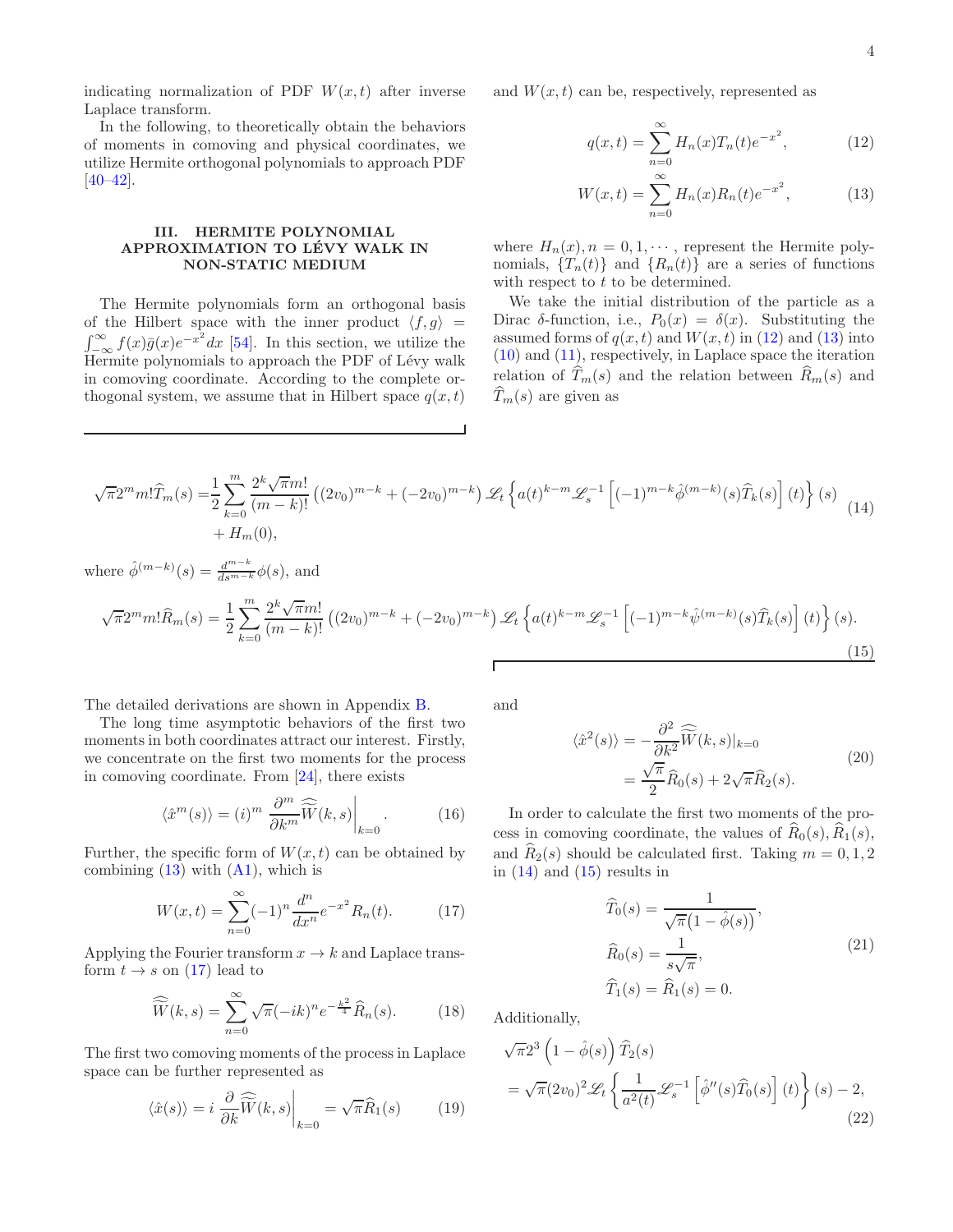<span id="page-4-1"></span>
$$
\sqrt{\pi}2^{3}\widehat{R}_{2}(s) - \sqrt{\pi}2^{3}\widehat{\psi}(s)\widehat{T}_{2}(s)
$$
  
= 
$$
\sqrt{\pi}(2v_{0})^{2}\mathscr{L}_{t}\left\{\frac{1}{a^{2}(t)}\mathscr{L}_{s}^{-1}\left[\widehat{\psi}''(s)\widehat{T}_{0}(s)\right](t)\right\}(s).
$$
 (23)

Moreover, the first moment in comoving coordinate  $\langle x(t) \rangle = 0$  since  $R_1(s) = 0$ , which indicates the process in comoving coordinate is symmetric. It should be noted that the normalization of the PDF  $W(x,t)$  can also be verified through Hermite polynomials expansion and the result of  $R_0 = 1/\sqrt{\pi}$ , the detailed calculations of which can be found in [\[40](#page-12-27), [41](#page-12-28)].

Next we change the results from comoving coordinate to the physical coordinate. In fact from  $(6)$ , the following relations of the first two moments in different coordinates can be easily obtained,

$$
\langle y(t) \rangle = a(t) \langle x(t) \rangle \tag{24}
$$

and

<span id="page-4-5"></span>
$$
\langle y^2(t) \rangle = a^2(t) \langle x^2(t) \rangle.
$$
 (25)

Obviously the average moment  $\langle y(t) \rangle = 0$  since  $\langle x(t) \rangle =$ 0, which means the expansion or contraction of medium does not change the symmetry of the process. It can be easily noticed that the PDF  $P(y, t)$  is also normalized from the normalization of  $W(x, t)$ .

In the following, by considering some representative walking time PDFs  $\phi(\tau)$  and scale factors  $a(t)$ , we discuss the long-time asymptotic behaviors of the MSDs in both comoving and physical coordinates.

## <span id="page-4-0"></span>IV. DYNAMICS OF LÉVY WALK IN NON-STATIC MEDIUM

### A. Exponentially distributed walking time

In this subsection the walking time PDF is assumed to be exponential distribution, i.e.,  $\phi(\tau) = \lambda e^{-\lambda \tau}$ , with  $\lambda >$ 0. For different scale factors  $a(t)$ , we are going to analyze the asymptotic behavior of the statistical properties of the process in comoving and physical coordinates.

## 1. Exponential scale factor

We focus on the case that the non-static medium is described by the exponential scale factor

<span id="page-4-6"></span>
$$
a(t) = \exp(Ht) \tag{26}
$$

with the "Hubble constant"  $H = a'(t)/a(t)$  [\[52](#page-12-36), [53](#page-12-37)]. The case  $H > 0$  corresponds to an expanding medium while the case  $H < 0$  represents a contracting one.

Combining  $(20)$  with  $(21)$ ,  $(22)$ , as well as  $(23)$ , the MSDs in comoving coordinate can be got

<span id="page-4-2"></span>
$$
\langle x^2(t) \rangle \sim \begin{cases} \frac{\lambda v_0^2}{H(2H+\lambda)^2}, & \text{if } H > 0, \\ \frac{(2H-\lambda)v_0^2}{H\lambda^2}e^{-2Ht}, & \text{if } H < 0. \end{cases}
$$
 (27)

The results in [\(27\)](#page-4-2) are supported by Fig. [2\(](#page-4-3)a) and (b). It can be concluded from  $(27)$  that for  $H > 0$  the comoving variance tends to be a constant for sufficient long time which relies on the value of H and  $\lambda$  as well as the velocity  $v_0$  of Lévy walks. In contrast, the MSD in comoving coordinate displays exponential growth for  $H < 0$ . The similar conclusions for subdiffusion CTRW in non-static medium can be found in [\[38](#page-12-24)].



<span id="page-4-3"></span>FIG. 2: Numerical simulations of the MSDs of Lévy walk in uniform expansion medium with exponential scale factor by sampling over  $10^4$  realizations. The walking time PDF of Lévy walk behaves as exponential distribution  $\phi(\tau) = \lambda e^{-\lambda \tau}$ with  $\lambda = 1$ . The parameters are  $v_0 = 1$  and  $x_0 = y_0 = 0$ . For (a) and (c), we take  $H = 0.1$ ; for (b) and (d),  $H = -0.1$ . The solid lines in (a), (b) and (c), (d) respectively are the theoretical results shown in [\(27\)](#page-4-2) and [\(28\)](#page-4-4).

Now we turn to analyzing MSDs in physical coordinate. Combining  $(27)$  with the relation  $(25)$ , we have

<span id="page-4-4"></span>
$$
\langle y^2(t) \rangle \sim \begin{cases} \frac{\lambda v_0^2}{H(2H+\lambda)^2} e^{2Ht}, & \text{if } H > 0, \\ \frac{(2H-\lambda)v_0^2}{H\lambda^2}, & \text{if } H < 0, \end{cases}
$$
 (28)

which have been verified by Fig. [2\(](#page-4-3)c) and (d). For  $H >$ 0, the variance in physical space exponentially increases with respect to the time  $t$ . However, the MSD keeps a constant for sufficiently long time for  $H < 0$ , which implies a stationary propagator function in physical space can be reached for long time limit. Compared with the MSD of Lévy walk in static medium which behaves as  $\langle y^2(t) \rangle \sim t$ , one can conclude that the dominant term of the diffusive processes is the displacement induced by exponential scale factor of the medium.

Next we numerically simulate the stationary distribution  $P^{st}(x)$  in comoving or physical space. For Lévy walk with  $\phi(\tau) = \lambda e^{-\lambda \tau}$  in comoving coordinate and a positive H, the role of parameter  $\lambda$  can be concluded from Fig. [3\(](#page-5-0)a), specifically the increase of  $\lambda$  changes  $P^{st}(x)$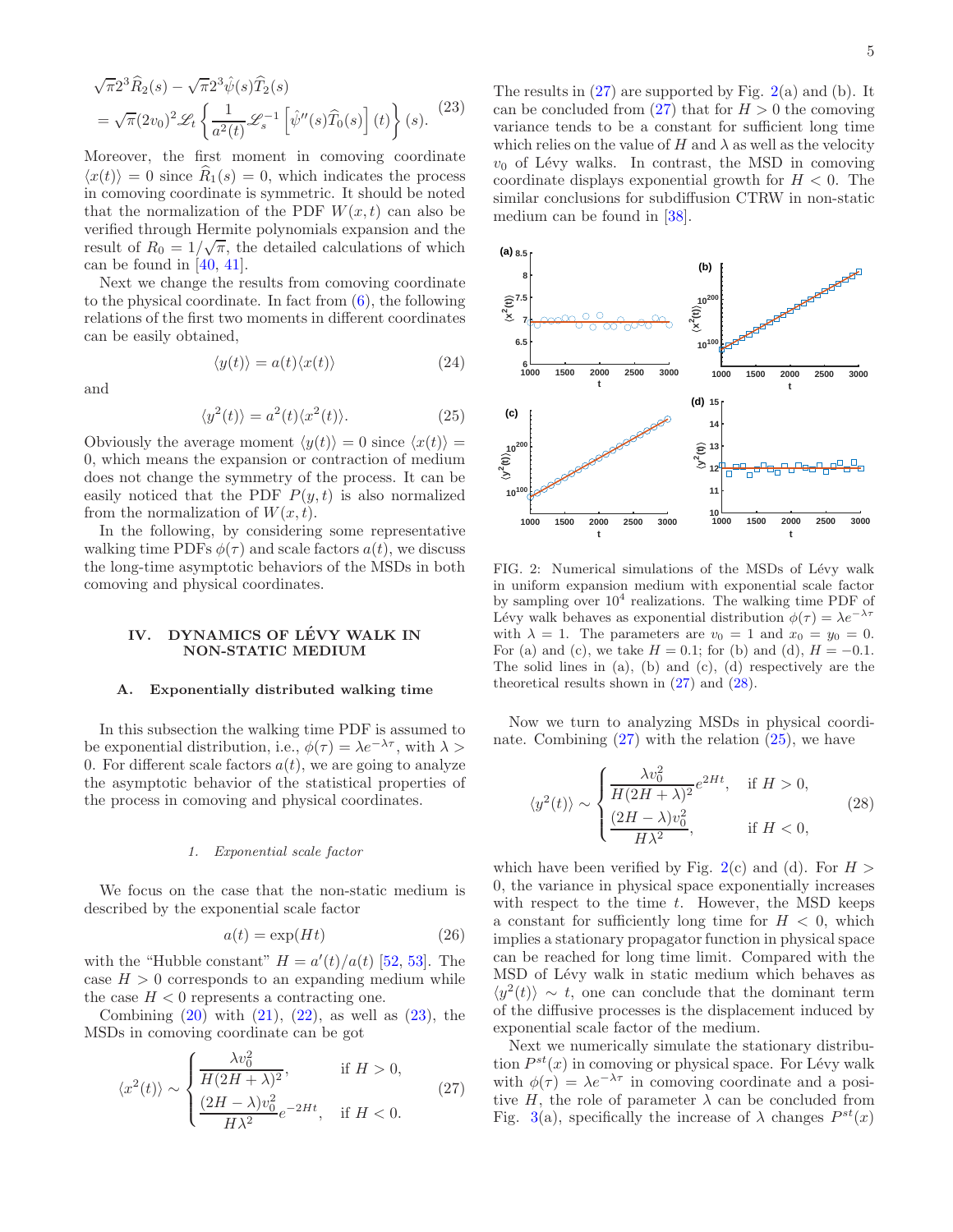from bimodal distribution to unimodal one. While Fig.  $3(b)$  $3(b)$  indicates that the change of velocity  $v_0$  does not make the stationary distribution become from bimodal to unimodal or vice versa; increasing  $v_0$  can only flatten  $P^{st}(x)$ . Similarly, it can be concluded from Fig. [3\(](#page-5-0)c) that the variation of Hubble constant  $H > 0$  can neither change the unimodality of stationary distribution, and the decrease of H also plays the role of flattening  $P^{st}(x)$ . Interestingly, the stationary distribution in physically coordinated  $P^{st}(y)$  for Lévy walk process with  $H < 0$  has different properties. Specifically, according to Fig.  $4(a)$  $4(a)$ we conclude that the increasing absolute value of Hubble constant  $|H|$  changes  $P^{st}(y)$  from unimodal distribution to bimodal one. The increase of  $v_0$  can only flatten the stationary distribution concluded from Fig. [4\(](#page-5-1)b), and the unimodal or bimodal property cannot be affected by variation of  $v_0$ . The role of  $\lambda$  turns out to be completely different from the one in comoving coordinate, specifically from Fig.  $4(c)$  $4(c)$  the stationary distribution is flattened as the parameter  $\lambda$  decreases whereas the unimodal or bimodal property keeps the same with the change of  $\lambda$ .



<span id="page-5-0"></span>FIG. 3: Stationary PDFs of Lévy walk with  $\phi(\tau) = \lambda e^{-\lambda \tau}$  and exponentially expanding scale factor in comoving coordinates by sampling over  $2 \times 10^4$  realizations. Here we assume  $x_0 = 0$ . For panel (a), we take  $H = 0.1$ ,  $v_0 = 1$ ; for panel (b), we use  $H = 0.1$ ,  $\lambda = 1$ ; for panel (c),  $\lambda = 1$  and  $v_0 = 1$ .



<span id="page-5-1"></span>FIG. 4: Stationary PDFs of Lévy walk with  $\phi(\tau) = \lambda e^{-\lambda \tau}$  and exponentially contracting scale factor in physical coordinates by sampling over  $2 \times 10^4$  realizations. Here we assume  $y_0 = 0$ . For panel (a), we take  $v_0 = 1$  and  $\lambda = 1$ ; for panel (b), we use  $H = -0.1$  and  $\lambda = 1$ ; for panel (c),  $H = -0.1$  and  $v_0 = 1$ ;.

Another quantity to characterize the property of PDF for stochastic process is kurtosis  $K$ , which measures the tails of the PDF. For a symmetric process with zero spatial average, the kurtosis can be defined as [\[41,](#page-12-28) [42](#page-12-29)]

$$
K = \frac{\langle y^4(t) \rangle}{\langle y^2(t) \rangle^2}.
$$
 (29)

It is usually to choose 3 as a benchmark obtained from normal distribution, and then make a comparison. Specifically for  $K > 3$  (or  $K < 3$ ), we call the corresponding PDF to be leptokurtic (or platykurtic). In this

part, we only consider the kurtosis for the stationary density in physical coordinate, therefore we choose  $H < 0$ . According to the definition of kurtosis, the fourth moment  $\langle y^4(t) \rangle$  is required additionally. Similarly we first consider the corresponding statistical quantity in comoving coordinate  $\langle x^4(t) \rangle$ , and then convert it to the one in physical coordinate. It can be obtained from [\(16\)](#page-3-9) and  $(18)$  that

<span id="page-5-2"></span>
$$
\langle \hat{x}^4(s) \rangle = \frac{3}{4} \sqrt{\pi} \widehat{R}_0(s) + 6 \sqrt{\pi} \widehat{R}_2(s) + 24 \sqrt{\pi} \widehat{R}_4(s), \quad (30)
$$

in which  $\hat{R}_4(s)$  can be explicitly calculated through [\(14\)](#page-3-4) and [\(15\)](#page-3-5). Then by applying inverse Laplace transform on [\(30\)](#page-5-2), there exists

$$
\langle x^4(t) \rangle \sim \frac{3e^{-4Ht}(32H^4 - 40H^3\lambda + 16H^2\lambda^2 - 6H\lambda^3 + \lambda^4)\nu_0^4}{H^2(2H - \lambda)^2\lambda^4}.
$$
\n(31)

Finally according to the relation of [\(6\)](#page-2-2), the asymptotic form of fourth moment in physical space is

$$
\langle y^4(t) \rangle = a^4(t) \langle x^4(t) \rangle
$$
  
 
$$
\sim \frac{3(32H^4 - 40H^3 \lambda + 16H^2 \lambda^2 - 6H\lambda^3 + \lambda^4) v_0^4}{H^2 (2H - \lambda)^2 \lambda^4}.
$$
 (32)

Combining with the MSD in  $(28)$  with  $H < 0$ , for sufficiently long time there exists

<span id="page-5-3"></span>
$$
K \sim \frac{3(32H^4 - 40H^3\lambda + 16H^2\lambda^2 - 6H\lambda^3 + \lambda^4)}{(2H - \lambda)^4},
$$
 (33)

which is verified by Fig. [5.](#page-6-0) Therefore, the asymptotic behavior of kurtosis is determined by Hubble constant and the inverse average of exponentially distributed walking time. At first for any fixed  $H < 0$  we consider K as a function of  $\lambda$ . As shown in Fig. [5\(](#page-6-0)a),  $\lim_{\lambda\to 0} K = 6$  indicating that the corresponding stationary density is leptokurtic for small  $\lambda$ . Then kurtosis decreases as  $\lambda$  increases until K reaches the minimum  $K_{\text{min}} = 27/4 - 3\sqrt{2} \approx 2.51$  at  $\lambda = -2(1 + \sqrt{2})H$ , and the minimum has no relevance to  $H$ , so that the stationary distribution enters the platykurtic category. With the further increase of  $\lambda$ , K increases to finally reach the limit 3 since  $\lim_{\lambda \to \infty} K = 3$ . On the other hand, for fixed  $\lambda > 0$ , we consider K as a function of H, then the limit can be easily obtained,  $\lim_{H\to 0} K = 3$ , which has been verified in Fig. [5\(](#page-6-0)b). Further when  $|H|$ increases,  $K$  decreases to the same minimum  $K_{\min}$  at  $H = -\lambda(\sqrt{2}-1)/2$ , indicating that the stationary density is platykurtic. Afterwards,  $K$  keeps increasing to the limit lim<sub>H→−∞</sub>  $K = 6$ , therefore the stationary density changes from platykurtic category to leptokurtosis one.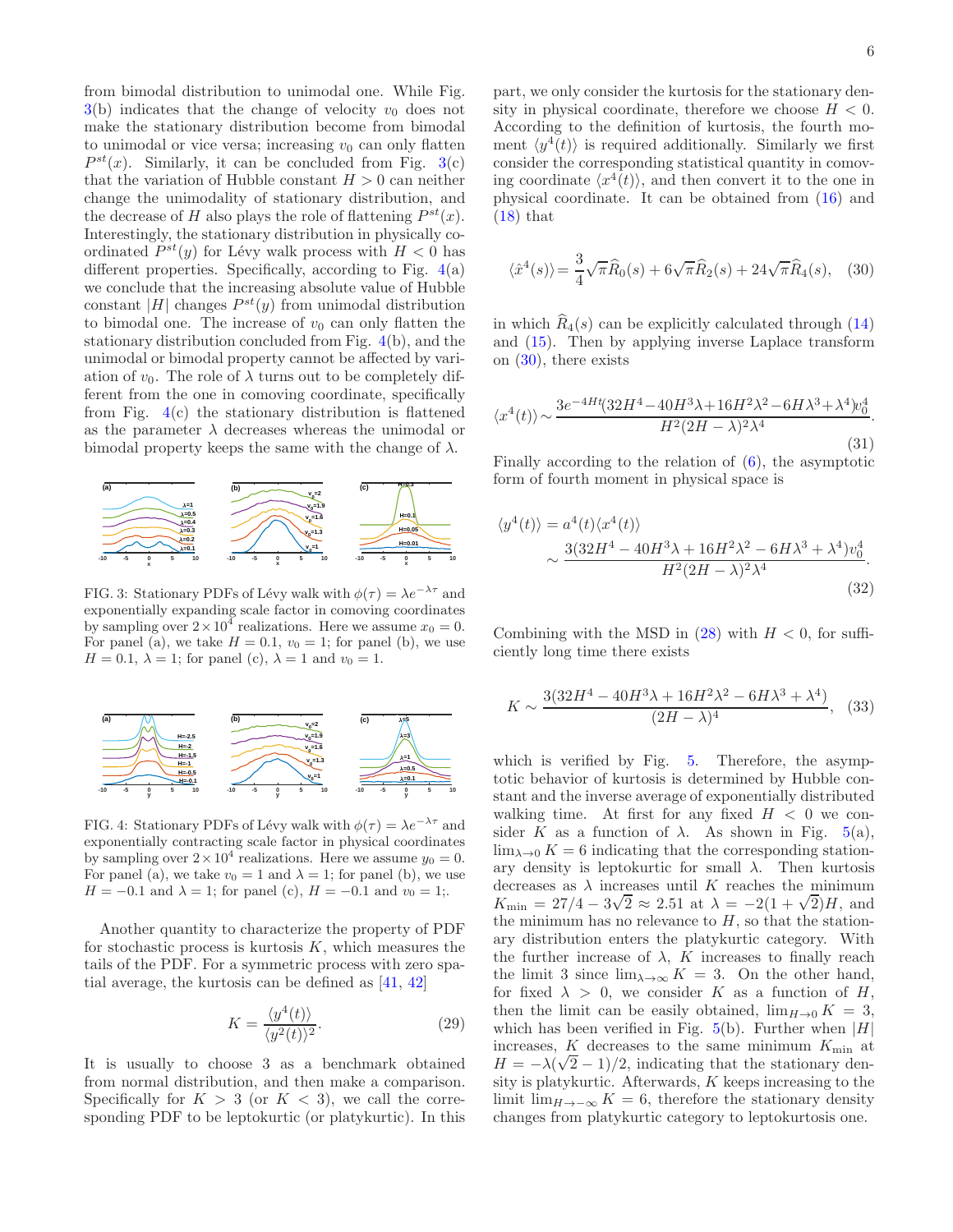

<span id="page-6-0"></span>FIG. 5: Numerical simulations of kurtosis of Lévy walk in a non-static medium with exponential contraction by sampling over  $3 \times 10^4$  realizations. The walking time PDF of Lévy walk behaves as exponential distribution  $\phi(\tau) = \lambda e^{-\lambda \tau}$ . The initial speed of Lévy walk is assumed to be  $v_0 = 1$ . For (a), we fix  $H = -0.1$  and for (b) we take  $\lambda = 1$ . The solid lines are the theoretical results [\(33\)](#page-5-3).

### 2. Power-law scale factor

Power-law scale factor also has many different types of applications in cosmology, which has the form

<span id="page-6-4"></span>
$$
a(t) = \left(\frac{t+t_0}{t_0}\right)^{\beta},\tag{34}
$$

where t is the time elapsed after the initial time  $t_0$  and the positive value of  $\beta$  corresponds to an expanding medium while the negative value of  $\beta$  describes a contracting one.

The asymptotic behaviors of the MSDs can be obtained by using  $(20)$ ,  $(21)$ ,  $(22)$ , and  $(23)$ , which behave as

<span id="page-6-1"></span>
$$
\langle x^2(t) \rangle \sim \begin{cases} \frac{2t_0^{2\beta}v_0^2}{\lambda(1-2\beta)}t^{1-2\beta}, & \text{if } \beta < \frac{1}{2}, \\ C_1 + \frac{2t_0v_0^2}{\lambda}\ln t, & \text{if } \beta = \frac{1}{2}, \\ C_2, & \text{if } \beta > \frac{1}{2}, \end{cases}
$$
(35)

where the constants  $C_1 = 2t_0v_0^2\left(-1 + e^{\lambda t_0}(\lambda t_0 -$ 1)Γ(0, λt<sub>0</sub>) – ln t<sub>0</sub>)/λ and  $C_2 = 2t_0v_0^2(2 - 2\beta + e^{\lambda t_0}(2\beta 1)(-2+2\beta+\lambda t_0)E_{2\beta}(\lambda t_0)\big)/[\lambda(2\beta-1)]$  with exponentially integral function  $E_n(x) = \int_1^\infty e^{-xt}/t^n dt$  and  $\Gamma(a, b)$ being the incomplete gamma function. Therefore, the asymptotic long-time behavior of the MSD in comoving coordinate displays a power-law growth with exponent  $1-2\beta$  when  $\beta < \frac{1}{2}$ , while when  $\beta = 1/2$  the MSD asymptotically behaves like a logarithmic growth. Finally when  $\beta > 1/2$ , the MSD asymptotically becomes a constant after sufficiently long time in comoving coordinate. The results of [\(35\)](#page-6-1) are confirmed by the numerical simulations given in Fig.  $6(a)$  $6(a)$ , (b), and (c).

Correspondingly, the asymptotic behaviors of the MSDs can be obtained in physical coordinate by [\(25\)](#page-4-5) for different categories of  $\beta$  compared to the critical value

1/2,

<span id="page-6-3"></span>
$$
\langle y^2(t) \rangle \sim \begin{cases} \frac{2v_0^2}{\lambda(1-2\beta)}t, & \text{if } \beta < \frac{1}{2}, \\ C_1t + \frac{2t_0v_0^2}{\lambda}t\ln t, & \text{if } \beta = \frac{1}{2}, \\ C_2t^{2\beta}, & \text{if } \beta > \frac{1}{2}. \end{cases}
$$
(36)

Intuitively, the  $\beta$  controls the effects of expanding (for  $\beta > 0$ ) or contracting (for  $\beta < 0$ ) medium. As a result, for weakly expanding medium with  $0 < \beta < 1/2$  or contracting medium, the corresponding Lévy walk in nonstatic medium behaves asymptotically as a normal diffusion, which turns out to be completely different from the result of exponential scale factor shown in [\(28\)](#page-4-4), and also implies that the power-law expanding medium is much weaker than the exponential one. Besides the result of normal diffusion also indicates that the movement of the particle mainly depends on the intrinsic stochastic motion in this category of  $\beta$ . When the expanding effect of the medium is stronger with  $\beta > \frac{1}{2}$ , then the process in physical coordinate behaves like superdiffusion, which indicates expanding medium takes in charge.

### B. Power-law distributed walking time

In the following, we consider the MSDs of Lévy walk process in non-static medium whose walking time follows Pareto distribution

<span id="page-6-2"></span>
$$
\phi(\tau) = \frac{1}{\tau_0} \frac{\alpha}{(1 + \tau/\tau_0)^{1+\alpha}} \tag{37}
$$

with  $\tau_0 > 0$  and  $\alpha > 0$ . The corresponding asymptotic form for  $\alpha \neq 1, 2$  in Laplace space after neglecting higher order of small s behaves like [\[24\]](#page-12-14)

$$
\hat{\phi}(s) \sim 1 - \frac{\tau_0}{\alpha - 1} s - \tau_0^{\alpha} \Gamma(1 - \alpha) s^{\alpha} + \frac{\tau_0^2 s^2}{(\alpha - 1)(\alpha - 2)}. (38)
$$

Similarly, the asymptotic behaviors of the MSDs in both coordinates with respect to different types of scale factors  $a(t)$  are considered in the following.

### 1. Exponential scale factor

The iteration relation of  $\widehat{T}_m(s)$  as well as the relation between  $\widehat{R}_m(s)$  and  $\widehat{T}_m(s)$  for  $m = 0, 1, 2$  can be obtained by substituting  $a(t)$  [\(26\)](#page-4-6),  $\phi(\tau)$  [\(37\)](#page-6-2) into [\(22\)](#page-3-8), [\(23\)](#page-4-1), respectively. Further, combining with  $(20)$ , we have the following long time asymptotic behavior for  $H > 0$  in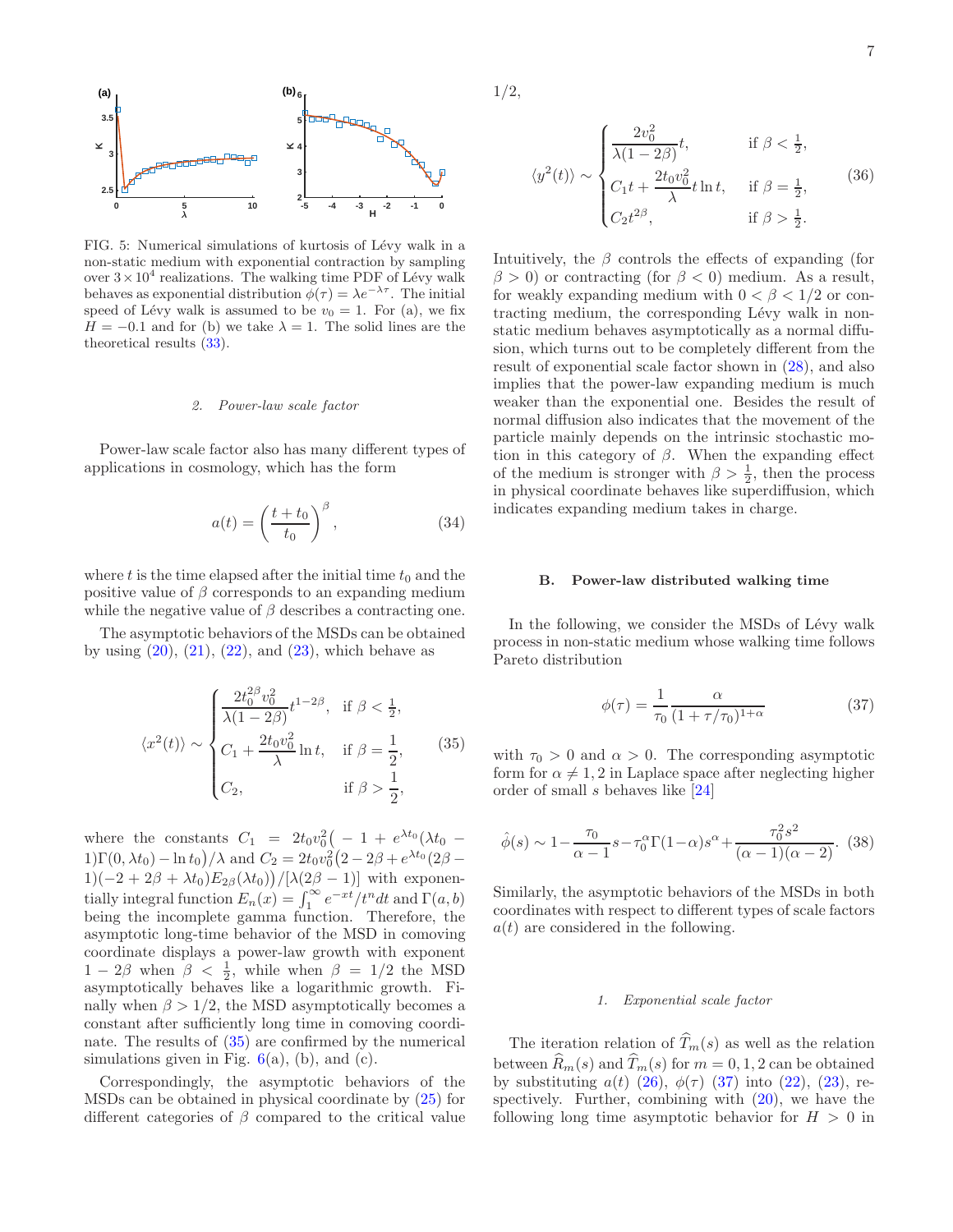

<span id="page-7-0"></span>FIG. 6: Numerical simulations of the MSDs of Lévy walk in a uniformly power-law expansion medium by sampling over  $10<sup>4</sup>$  realizations. The walking time PDF of Lévy walk behaves as exponential distribution  $\phi(\tau) = \lambda e^{-\lambda \tau}$  with  $\lambda = 1$ . The parameter  $v_0 = 1$ . For (a) and (d), we take  $t_0 = 1$ ,  $\beta = 0.1$ (square), and  $\beta = -0.1$  (star); for (b) and (e), we use  $\beta = 0.5$ ,  $t_0 = 1$  (square), and  $t_0 = 10$  (star); for (c) and (f), we take  $t_0 = 1$  and  $\beta = 1$ . The solid lines in (a), (b), (c) are the theoretical results shown in  $(35)$ , and the solid lines in  $(d)$ , (e),  $(f)$  are the theoretical results given in  $(36)$ .

comoving coordinate

<span id="page-7-3"></span>
$$
\langle x^{2}(t) \rangle \sim \frac{\alpha v_{0}^{2}(1-\alpha-2H\tau_{0})}{4H^{2}(1-\tau_{0}^{\alpha}2^{\alpha}\alpha e^{2H\tau_{0}}H^{\alpha}\Gamma(-\alpha,2H\tau_{0}))} + \frac{\alpha v_{0}^{2}e^{2H\tau_{0}}(-1+\alpha)\alpha E_{1+\alpha}(2H\tau_{0})}{4H^{2}(1-\tau_{0}^{\alpha}2^{\alpha}\alpha e^{2H\tau_{0}}H^{\alpha}\Gamma(-\alpha,2H\tau_{0}))} + \frac{\alpha v_{0}^{2}e^{2H\tau_{0}}(4\alpha H\tau_{0} + 4H^{2}\tau_{0}^{2})E_{1+\alpha}(2H\tau_{0})}{4H^{2}(1-\tau_{0}^{\alpha}2^{\alpha}\alpha e^{2H\tau_{0}}H^{\alpha}\Gamma(-\alpha,2H\tau_{0}))},
$$
\n(39)

which is a constant. On the other hand, for  $H < 0$  there exists

<span id="page-7-4"></span>
$$
\langle x^2(t) \rangle \sim \begin{cases} \frac{1}{2} (\alpha - 2)(\alpha - 1)v_0^2 e^{-2Ht} t^2, & \text{if } 0 < \alpha < 1, \\ \frac{(\alpha - 1)\tau_0^{\alpha - 1} v_0^2}{(3 - \alpha)} e^{-2Ht} t^{3 - \alpha}, & \text{if } 1 < \alpha < 2. \end{cases} \tag{40}
$$

For exponential expansion medium  $H > 0$ , the comoving variance tends to be a constant when the time is large enough, which is similar to the previous case of exponentially distributed walking time with exponential expansion. On the contrast, the MSDs display exponential growth multiplied by power-law one for exponential contraction medium  $H < 0$ .

Furthermore, the MSDs in physical space can be figured out for sufficiently long time t. For  $H > 0$  we get

$$
y^{2}(t) \sim \frac{\alpha v_{0}^{2}(1-\alpha-2H\tau_{0})e^{2Ht}}{4H^{2}(1-\tau_{0}^{\alpha}2^{\alpha}\alpha e^{2H\tau_{0}}H^{\alpha}\Gamma(-\alpha,2H\tau_{0}))} + \frac{\alpha v_{0}^{2}e^{2H(t+\tau_{0})}(-1+\alpha)\alpha E_{1+\alpha}(2H\tau_{0})}{4H^{2}(1-\tau_{0}^{\alpha}2^{\alpha}\alpha e^{2H\tau_{0}}H^{\alpha}\Gamma(-\alpha,2H\tau_{0}))} + \frac{\alpha v_{0}^{2}e^{2H(t+\tau_{0})}(4\alpha H\tau_{0}+4H^{2}\tau_{0}^{2})E_{1+\alpha}(2H\tau_{0})}{4H^{2}(1-\tau_{0}^{\alpha}2^{\alpha}\alpha e^{2H\tau_{0}}H^{\alpha}\Gamma(-\alpha,2H\tau_{0}))}
$$
\n(41)

And for  $H < 0$  we have

<span id="page-7-2"></span> $\langle$ 

<span id="page-7-1"></span>
$$
\langle y^2(t) \rangle \sim \begin{cases} \frac{1}{2}(2-\alpha)(1-\alpha)v_0^2 t^2, & \text{if } 0 < \alpha < 1, \\ \frac{(\alpha-1)\tau_0^{\alpha-1}v_0^2}{(3-\alpha)} t^{3-\alpha}, & \text{if } 1 < \alpha < 2. \end{cases} \tag{42}
$$

A difference between the cases of positive and negative  $H$  is that the MSD in physical coordinate asymptotically behaves like exponential growth for  $\alpha \in (0,1) \cup (1,2)$  for  $H > 0$ , while for the negative case the type of diffusion relies on the category of  $\alpha$ , specifically when  $\alpha \in (0,1)$ ballistic diffusion can be observed and for  $\alpha \in (1, 2)$  the process behaves like superdiffusion. A significant difference for the case of  $H < 0$  can also be found by comparing the result of  $(42)$  with the localization one of  $(28)$ . Intuitively, a superdiffusive type of Lévy walk in physical coordinate can keep the diffusion exponent, which is a kind of stable property mentioned in [\[55](#page-12-39)]. Further it can be found in  $[40]$  that the MSD of ordinary Lévy walk can be obtained through multiplying  $\langle y^2(t) \rangle$  in [\(42\)](#page-7-1) with  $2/(2 - \alpha)$  for  $\alpha \in (0, 1) \cup (1, 2)$ . Therefore one can conclude that the contracting exponential medium cannot localize superdiffusive or ballistic types of Lévy walks, and it can only make the diffusion constant become slower comparing to the ordinary case instead of changing the diffusion exponent. The results of [\(41\)](#page-7-2) and [\(42\)](#page-7-1) are verified in Fig. [7.](#page-8-1)

### 2. Power-law scale factor

The asymptotic behaviors of the MSDs are studied when the scale factor  $a(t)$  is considered to be power-law function [\(34\)](#page-6-4). Similarly, after some calculations one can obtain the asymptotic behaviors of the MSDs in comoving coordinates for different categories of  $\alpha \in (0,1) \cup (1,2)$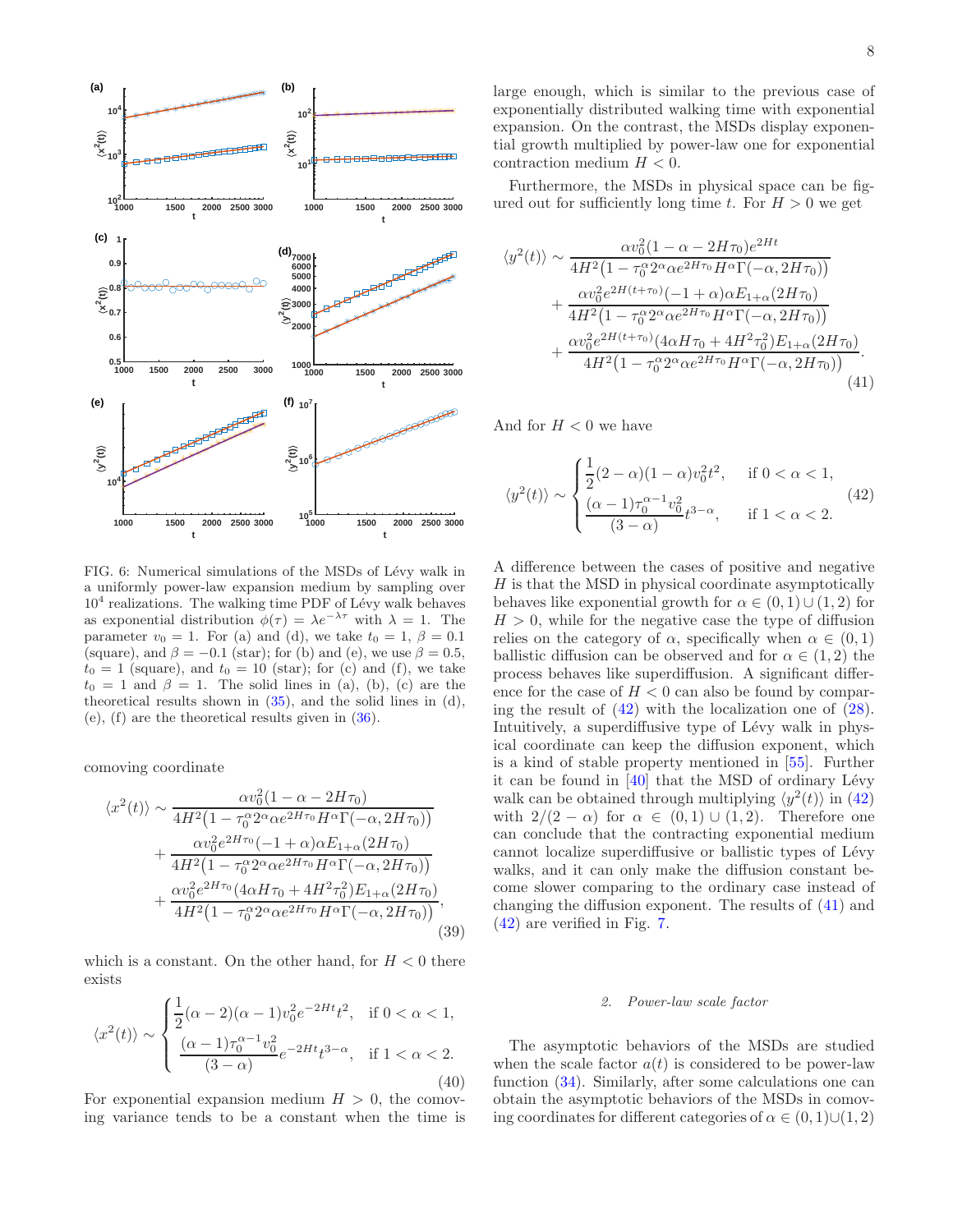

<span id="page-8-1"></span>FIG. 7: Numerical simulations of the MSDs of Lévy walk in a uniformly exponential expansion medium by sampling over  $10^4$  realizations. The walking time PDF of Lévy walk behaves as Pareto distribution with  $\tau_0 = 1$ . The parameter  $v_0 = 1$ . For (a) and (c), we take  $H = 10^{-1}$  and the value of  $\alpha$  respectively is  $\alpha = 0.5$  (circles) and  $\alpha = 1.5$  (stars). The value of H in (b) and (d) is  $H = -10^{-1}$  respectively with  $\alpha = 0.5$  (circles) and  $\alpha = 1.5$  (stars). The solid lines in (a), (b), (c), (d) respectively are the theoretical results shown in [\(39\)](#page-7-3) and [\(40\)](#page-7-4) as well as [\(41\)](#page-7-2) and [\(42\)](#page-7-1).

and  $\beta$ . Specifically, for  $0 < \alpha < 1$ , there exists

<span id="page-8-2"></span>
$$
\langle x^2(t) \rangle \sim \begin{cases} \frac{(1-\alpha)(2+(\alpha-2)\beta) t_0^{2\beta} v_0^2}{2(1-\beta)} t^{2-2\beta}, & \text{if } \beta < 1, \\ \alpha(1-\alpha) t_0^2 v_0^2(\gamma + \ln t), & \text{if } \beta = 1, \\ A_1 t^0, & \text{if } \beta > 1; \end{cases}
$$
(43)

on the other hand for  $1 < \alpha < 2$ ,

<span id="page-8-3"></span>
$$
\langle x^2(t) \rangle \sim \begin{cases} C_3 t^{3-\alpha-2\beta}, & \text{if } \beta < \frac{3-\alpha}{2} \,, \\ \frac{\alpha(\alpha-1)t_0^{3-\alpha}\tau_0^{\alpha-1}v_0^2}{2-\alpha} \left(\gamma + \ln(t)\right), & \text{if } \beta = \frac{3-\alpha}{2}, \\ A_2 t^0, & \text{if } \beta > \frac{3-\alpha}{2}, \end{cases} \tag{44}
$$

where  $C_3 = \frac{2(\alpha-1)(3-\alpha+(\alpha-2)\beta)t_0^{2\beta}v_0^2}{(6-5\alpha+\alpha^2)(3-\alpha-2\beta)}$ τ  $\alpha-1$  $\overline{0}$ and  $\gamma \approx$ 0.577216 represents Euler–Mascheroni constant. Besides, we do not explicitly get the values of the constants  $A_1$ and  $A_2$  in [\(43\)](#page-8-2) and [\(44\)](#page-8-3) but the power-law distributed walking time can only lead to the result of localization.

Similarly, from the relation between comoving and physical coordinates [\(25\)](#page-4-5), the MSDs in physical coordinates can be obtained from [\(43\)](#page-8-2) and [\(44\)](#page-8-3). Specifically,

for  $0 < \alpha < 1$ ,

<span id="page-8-4"></span>
$$
\langle y^2(t) \rangle \sim \begin{cases} \frac{(1-\alpha)(2+(\alpha-2)\beta)v_0^2}{2(1-\beta)}t^2, & \text{if } \beta < 1, \\ \alpha(1-\alpha)v_0^2(\gamma + \ln(t))t^2, & \text{if } \beta = 1, \\ A_1 \left(\frac{t}{t_0}\right)^{2\beta}, & \text{if } \beta > 1; \end{cases}
$$
(45)

and for  $1 < \alpha < 2$ ,

<span id="page-8-5"></span>
$$
\langle y^2(t) \rangle \sim \begin{cases} C_3 t^{3-\alpha}, & \text{if } \beta < \frac{3-\alpha}{2} \\ \frac{\alpha(\alpha-1)\tau_0^{\alpha-1}v_0^2(\gamma+\ln(t))}{2-\alpha}t^{3-\alpha}, & \text{if } \beta = \frac{3-\alpha}{2}, \\ A_2 \left(\frac{t}{t_0}\right)^{2\beta}, & \text{if } \beta > \frac{3-\alpha}{2}. \end{cases} \tag{46}
$$

The MSDs obtained in both coordinates are verified in Fig. [8.](#page-9-1) As we can observe from  $(45)$  and  $(46)$ , there exists a critical value of  $\beta$  denoted as  $\beta_c$  such that when  $\beta < \beta_c$  the Lévy walk in physical coordinate can keep the ballistic diffusion or superdiffusion, whereas for  $\beta > \beta_c$ the MSDs in physical coordinates asymptotically behave like  $\langle y^2(t) \rangle \sim t^{2\beta}$  for  $\alpha \in (0,1) \cup (1,2)$ . Therefore, when  $\beta > \beta_c$  the expanding medium will play a key role to accelerate the Lévy walk process in physical coordinate, and when  $\beta < \beta_c$  the effect of non-static medium will become weaker so that the Lévy walk can keep the diffusion exponent. The specific value of  $\beta_c$  relies on the categories of  $\alpha$ ; if  $\alpha \in (0,1)$  then  $\beta_c = 1$  and if  $\alpha \in (1,2)$ then  $\beta_c = (3 - \alpha)/2$ . When  $\beta = \beta_c$ , a logarithmic correction of t is needed.

## <span id="page-8-0"></span>V. MEAN FIRST PASSAGE TIME

In this section, we mainly consider the asymptotic behaviors of mean first passage time  $\langle t_f \rangle$ , which has wide applications in many different areas. The first passage time  $t_f$  is a random time when a stochastic process reaches the spatial boundary for the first time. Since the non-static medium causes the physical space always to expand or contract, the spatial boundary also changes correspondingly. Therefore it is reasonable to consider Lévy walk process moving in a given domain of comoving space. Specifically, we consider the one dimensional Lévy walk process moving in an interval  $[-L, L]$  of comoving space with  $L > 0$  and absorbing boundary  $\pm L$ . Additionally, we choose the scale factor  $a(t)$  to be power-law function [\(34\)](#page-6-4). According to the numerical simulations with respect to different types of PDFs  $\phi(\tau)$  of walking time, we present the asymptotic behaviors of  $\langle t_f \rangle$  as a function of L

When the walking time PDF of Lévy walk is exponential distribution, i.e.,  $\phi(\tau) = \lambda e^{-\lambda \tau}$ , the asymptotic behavior of the mean first passage time for large L is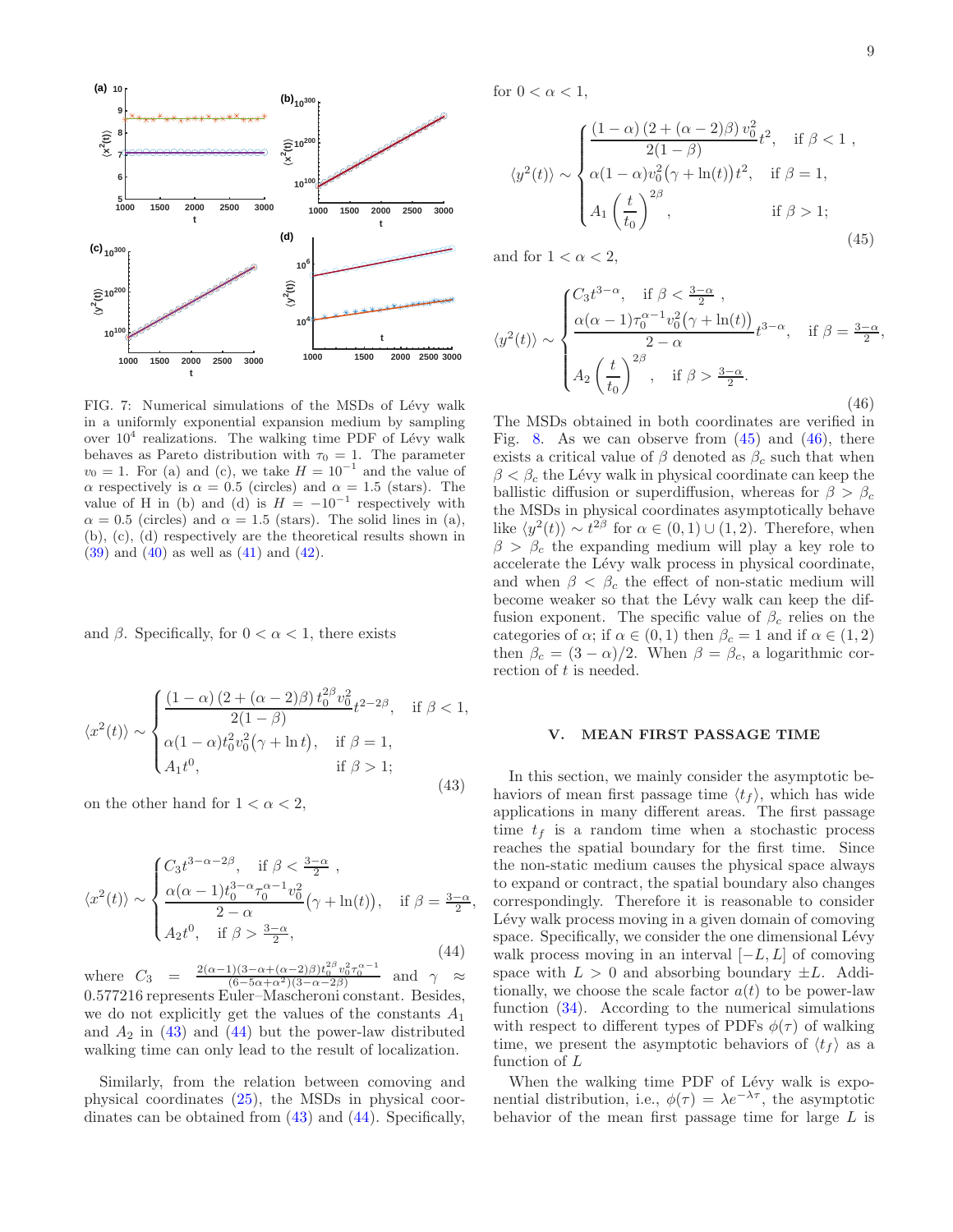

<span id="page-9-1"></span>FIG. 8: Numerical simulations of the MSDs of Lévy walk in a uniformly power-law expansion medium by sampling over  $10<sup>4</sup>$  realizations. The walking time PDF of Lévy walk and  $v_0$ are the same as the ones in Fig. [7.](#page-8-1) And  $\alpha = 0.5$  (circles) and  $\alpha = 1.5$  (stars). For  $\alpha = 0.5$ , we respectively take  $\beta = 0.6$ ,  $\beta = -0.1, \beta = 1$ , and  $\beta = 1.5$  in (a) (e), (b) (f), (c) (g), and (d) (h); for  $\alpha = 1.5$ , we respectively use  $\beta = 0.5$ ,  $\beta = -0.1$ ,  $β = 0.75$ , and  $β = 1$  in (a) (e), (b) (f), (c) (g), and (d) (h). The solid lines in (a), (b) and (c), (d) are the theoretical results shown in  $(43)$  and  $(44)$  and the solid lines in  $(e)$ ,  $(f)$ and  $(g)$ ,  $(h)$  are the theoretical results shown in  $(45)$  and  $(46)$ .

given by numerical simulation in Fig. [9,](#page-9-2) which matches

$$
\langle t_f \rangle \sim L^{-\frac{\lambda}{10} + 8\beta + \frac{13}{10}}.\tag{47}
$$

For Lévy walk with power-law walking time  $\phi(\tau)$  =  $\frac{1}{\tau_0} \frac{\alpha}{(1+\tau/\tau_0)^{1+\alpha}}$ , when  $0 < \alpha < 1$ , through numerical simulation we find

$$
\langle t_f \rangle \sim L^{\frac{\alpha}{2} + \frac{3}{2}\beta + \frac{4}{5}}.
$$
 (48)

Similarly, when  $1 < \alpha < 2$ , by numerical simulation we have

$$
\langle t_f \rangle \sim L^{10\alpha + 15\beta - \frac{t_0}{2} - 17}.\tag{49}
$$

The above results are verified by Fig. [10.](#page-9-3)



<span id="page-9-2"></span>FIG. 9: Numerical simulations of MFPT of Lévy walk in comoving coordinate where the physical space is doing powerlaw expansion. The results are obtained by sampling over  $10<sup>4</sup>$ realizations. The walking time PDF of Lévy walk behaves as exponential distribution  $\phi(\tau) = \lambda e^{-\lambda \tau}$ . The parameters are  $v_0 = 1$  and  $x_0 = 0$ . For circles, the parameters are  $\lambda = 1$ ,  $\beta = 0.1$ , and  $t_0 = 1$ ; for stars,  $\lambda = 2$ ,  $\beta = 0.1$ , and  $t_0 = 1$ ; for squares,  $\lambda = 1$ ,  $\beta = 0.1$ , and  $t_0 = 2$ ; for plus,  $\lambda = 1$ ,  $\beta = 0.2$ , and  $t_0 = 1$ . The solid lines represent the result of  $\langle t_f \rangle \sim L^{-\frac{\lambda}{10} + 8\beta + \frac{13}{10}}.$ 



<span id="page-9-3"></span>FIG. 10: Numerical simulations of MFPT of Lévy walk in comoving coordinate where the physical space is doing the power-law expansion. The results are obtained by sampling over  $10^4$  realizations. The walking time PDF of Lévy walk behaves as power-law distribution  $\phi(\tau) = \frac{1}{\tau_0} \frac{\alpha}{(1 + \tau/\tau_0)^{1 + \alpha}}$ . The parameters are  $v_0 = 1$  and  $x_0 = 0$ . The panel (a) is with  $0 < \alpha < 1$ . For circles, the parameters are  $\alpha = 0.5$ ,  $\beta = 0.1$ , and  $t_0 = 1$ ; for star,  $\alpha = 0.7$ ,  $\beta = 0.1$ , and  $t_0 = 1$ ; for squares,  $\alpha = 0.5, \ \beta = 0.1, \text{ and } t_0 = 2; \text{ for plus, } \alpha = 0.5, \ \beta = 0.2,$ and  $t_0 = 1$ . The panel (b) is with  $1 < \alpha < 2$ . For circles, the parameters are  $\alpha = 1.5$ ,  $\beta = 0.5$ , and  $t_0 = 1$ ; for stars,  $\alpha = 1.6, \beta = 0.5, \text{ and } t_0 = 1; \text{ for squares, } \alpha = 1.5, \beta = 0.5,$ and  $t_0 = 2$ . The solid lines respectively represent the results of  $\langle t_f \rangle \sim L^{\frac{\alpha}{2} + \frac{3}{2}\beta + \frac{4}{5}}$  and  $\langle t_f \rangle \sim L^{10\alpha + 15\beta - \frac{\bar{t}_0}{2} - 17}$ .

## <span id="page-9-0"></span>VI. CONCLUSION

In this paper, we establish the model of Lévy walk in non-static medium and study the stochastic dynamics based on the model. We first build the governing equation for the PDF of the position of the particle in comoving coordinate. Further, we utilize Hermite orthogonal polynomials to approach the solution to governing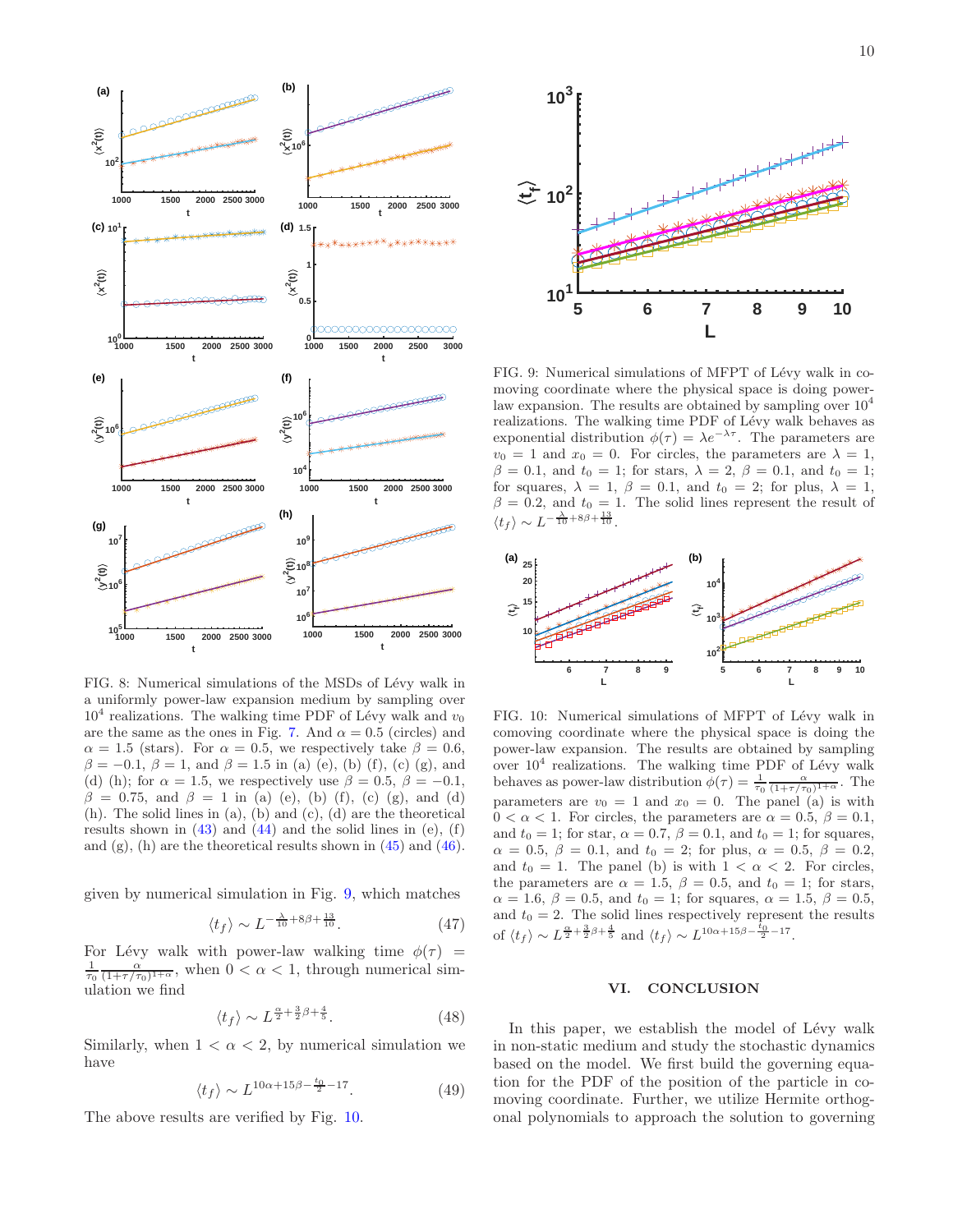equation, which can also lead to the form of the MSD in comoving coordinate. According to the time dependent scale factor, we build up the relation of the MSD in comoving coordinate with the one in physical coordinate. Next we give some representative examples of scale factors  $a(t)$  and walking time density  $\phi(\tau)$  to obtain the statistical properties in both coordinates through analytical analyses and numerical simulations.

For Lévy walk with exponentially distributed walking time, we first consider the case of the scale factor  $a(t)$  to be an exponential function. When the Hubble constant  $H > 0$  indicating an expanding medium, the MSD in comoving coordinate tends to be a constant, leading to exponential growth in physical coordinate. On the contrary for the case of contracting medium with  $H < 0$ , we reach a different conclusion, specifically, the MSDs in comoving and physical coordinates show exponential growth and a constant, respectively. The results also indicate that the non-static medium with exponential scale factor has significant influence on the Lévy walk whose walking time obeys exponential PDF with average  $1/\lambda$ . Additionally we simulate the stationary distributions for the processes with  $H > 0$  in comoving coordinate and  $H < 0$  in the physical coordinate, it turns out that a transition from unimodal distribution to the bimodal one can be observed with the decreasing of  $\lambda$  for the former case or increasing of absolute value of the Hubble constant  $|H|$  for the latter case. Next, the kurtosis K which is also an important quantity for stochastic process has been theoretically studied in physical coordinate for  $H < 0$ . According to the simulation, we find K is a function of H and  $\lambda$  for sufficiently long time, and the evolutions of  $K$  for each variable are analyzed. Then we consider the case that the scale factor is a power-law function; by calculating and analyzing the MSD  $\langle y^2(t) \rangle$ in physical coordinate we find that for  $\beta$  < 1/2 there is  $\langle y^2(t) \rangle \sim t$  indicating the domination of Lévy walk process comparing to non-static medium, whereas when  $\beta > 1/2$  it is  $\langle y^2(t) \rangle \sim t^{2\beta}$  indicating that the expending medium dominates the process.

Next for Lévy walk with a Pareto distributed walking time with  $\alpha \in (0,1) \cup (1,2)$ , we also consider exponential scale factor first. When  $H > 0$  so that the medium expands, the constant MSD in comoving coordinate implies exponential growth of the MSD in physical coordinate; and for contracting medium with  $H < 0$ , the MSD in physical coordinate keeps the same diffusion exponential as the ordinary Lévy walk in static medium, and the contracting medium in this case can only shrink the value of diffusion constant. Therefore for the exponential scale factor, one can conclude that the expanding medium with  $H > 0$  can significantly affect Lévy walk process whereas the contracting medium has negligible influence on the diffusion. Finally for the case of power-law scale factor, a critical value  $\beta_c$  is found; when  $\beta < \beta_c$  the MSD in physical coordinate keeps the same diffusion exponent as the ordinary case in static medium. For different region of  $\alpha$ , the critical value is also different, specifically,  $\beta_c = 1$ 

and  $(3 - \alpha)/2$  for  $0 < \alpha < 1$  and  $1 < \alpha < 2$ , respectively. Besides, the asymptotic behaviors of mean first passage time in comoving coordinate are also discussed through numerical simulations.

#### Acknowledgements

This work was supported by the National Natural Science Foundation of China under Grant No. 12071195, and the AI and Big Data Funds under Grant No. 2019620005000775.

## <span id="page-10-4"></span>Appendix A: A brief introduction of Hermite polynomials

Hermite polynomials are a set of orthogonal polynomials defined on  $(-\infty, \infty)$  with weight function  $e^{-x^2}$  [\[54\]](#page-12-38). One way of standardizing the Hermite polynomials is to explicitly give them as

<span id="page-10-1"></span>
$$
H_n(x) = (-1)^n e^{x^2} \frac{d^n}{dx^n} e^{-x^2}.
$$
 (A1)

Furthermore, its orthogonality can be expressed as

<span id="page-10-2"></span>
$$
\int_{-\infty}^{\infty} H_n(x) H_m(x) e^{-x^2} dx = \sqrt{\pi} 2^n n! \delta_{n,m}, \quad (A2)
$$

where  $\delta_{n,m}$  is the Kronecker delta function. By Taylor's expansion, there exists

<span id="page-10-3"></span>
$$
H_n(x+y) = \sum_{k=0}^n \binom{n}{k} H_k(y) (2x)^{n-k};\tag{A3}
$$

and the following holds

$$
H_n(\gamma x) = \sum_{j=0}^{\lfloor \frac{n}{2} \rfloor} \gamma^{n-2j} (\gamma^2 - 1)^j {n \choose 2j} \frac{(2j)!}{j!} H_{n-2j}(x), \text{ (A4)}
$$

where  $\lfloor \frac{n}{2} \rfloor$  is the biggest integer smaller than  $\frac{n}{2}$ . The Hermite polynomials evaluated at zero, called Hermite number, are

$$
H_n(0) = \begin{cases} 0, & \text{if } n \text{ is odd,} \\ (-1)^{\frac{n}{2}} 2^{\frac{n}{2}} (n-1)!!, & \text{if } n \text{ is even.} \end{cases}
$$
 (A5)

In particular,

$$
H_0(x) = 1
$$
,  $H_1(x) = 2x$ , and  $H_2(x) = 4x^2 - 2$ . (A6)

### <span id="page-10-0"></span>Appendix B: Derivations of  $(14)$  and  $(15)$

Inserting [\(12\)](#page-3-1) into [\(10\)](#page-2-7) leads to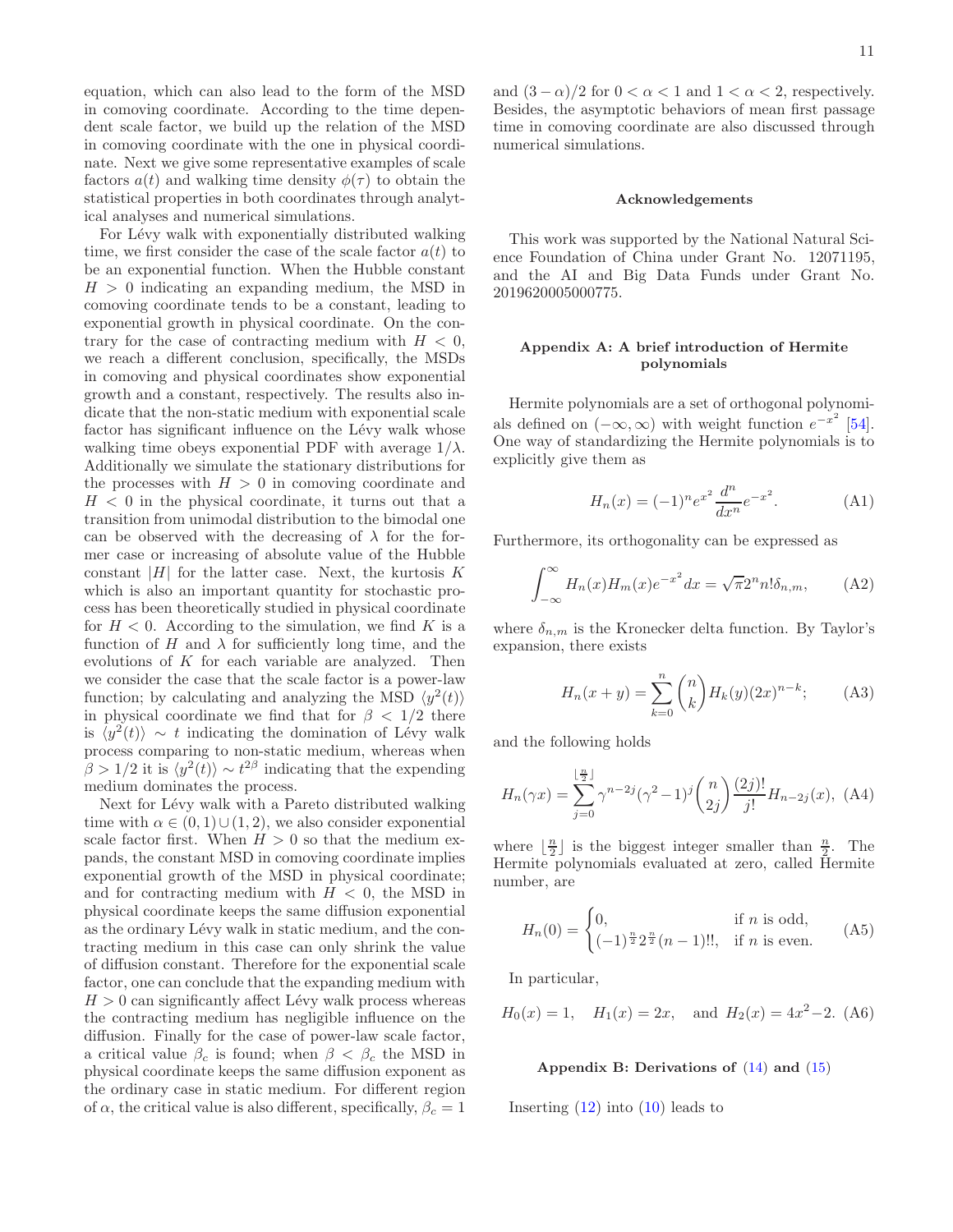<span id="page-11-1"></span>
$$
\sum_{n=0}^{\infty} H_n(x) T_n(t) e^{-x^2} = \frac{1}{2} \int_0^t \sum_{n=0}^{\infty} H_n\left(x - \frac{v_0 \tau}{a(t)}\right) T_n(t-\tau) \exp\left[-\left(x - \frac{v_0 \tau}{a(t)}\right)^2\right] \phi(\tau) d\tau + \frac{1}{2} \int_0^t \sum_{n=0}^{\infty} H_n\left(x + \frac{v_0 \tau}{a(t)}\right) T_n(t-\tau) \exp\left[-\left(x + \frac{v_0 \tau}{a(t)}\right)^2\right] \phi(\tau) d\tau + P_0(x) \delta(t).
$$
\n(B1)

Multiplying  $H_m(x)$ ,  $m = 0, 1, 2, \dots$ , on both side of [\(B1\)](#page-11-1) and integrating x over  $(-\infty, +\infty)$ , according to the orthogonal properties of Hermite polynomials  $(A2)$ , the left hand of  $(B1)$  becomes

$$
\int_{-\infty}^{+\infty} \sum_{n=0}^{\infty} H_n(x) T_n(t) H_m(x) e^{-x^2} dx = \sqrt{\pi} 2^m m! T_m(t).
$$
 (B2)

We next pay attention to the first term of the right hands of [\(B1\)](#page-11-1) in detail. Multiplying  $H_m(x)$ ,  $m = 0, 1, 2, \dots$ , and then integrating x over  $(-\infty, +\infty)$  lead to

$$
\frac{1}{2} \int_0^t \phi(\tau) T_n(t-\tau) \int_{-\infty}^{+\infty} H_m(x) \sum_{n=0}^{\infty} H_n\left(x - \frac{v_0 \tau}{a(t)}\right) \exp\left[-\left(x - \frac{v_0 \tau}{a(t)}\right)^2\right] dx d\tau
$$
\n
$$
= \frac{1}{2} \int_0^t \phi(\tau) T_n(t-\tau) \int_{-\infty}^{+\infty} H_m\left(y + \frac{v_0 \tau}{a(t)}\right) \sum_{n=0}^{\infty} H_n(y) \exp(-y^2) dy d\tau
$$
\n
$$
= \frac{1}{2} \int_0^t \phi(\tau) T_n(t-\tau) \int_{-\infty}^{+\infty} \sum_{k=0}^m \binom{m}{k} H_k(y) \left(\frac{2v_0 \tau}{a(t)}\right)^{m-k} \sum_{n=0}^{\infty} H_n(y) \exp(-y^2) dy d\tau
$$
\n
$$
= \frac{1}{2} \sum_{k=0}^m \binom{m}{k} \int_0^t \phi(\tau) T_n(t-\tau) \left(\frac{2v_0 \tau}{a(t)}\right)^{m-k} \int_{-\infty}^{+\infty} H_k(y) \sum_{n=0}^{\infty} H_n(y) \exp(-y^2) dy d\tau
$$
\n
$$
= \frac{1}{2} \sum_{k=0}^m \frac{m!}{k!(m-k)!} \int_0^t \sqrt{\tau} 2^k k! \left(\frac{2v_0 \tau}{a(t)}\right)^{m-k} T_k(t-\tau) \phi(\tau) d\tau,
$$
\n(Mn)

which is obtained by utilizing the properties of Hermite polynomials  $(A2)$  and  $(A3)$  in Appendix [A.](#page-10-4) The second term can be treated in the similar way and it reduces to  $\frac{1}{2} \sum_{k=0}^{m} \frac{m!}{k!(m-k)!} \int_0^t \sqrt{\pi} 2^k k! \left( \frac{-2v_0 \tau}{a(t)} \right)$  $\int^{m-k} T_k(t-\tau) \phi(\tau) d\tau.$ Since the initial distribution of particles is Dirac-delta function, i.e.,  $P_0(x) = \delta(x)$ , the third term becomes  $\int_{-\infty}^{+\infty} H_m(x)\delta(x)\delta(t)dx = \delta(t)H_m(0).$ 

Finally the iteration relation of  $T_m(t)$  can be obtained

<span id="page-11-2"></span>
$$
\sqrt{\pi}2^m m!T_m(t) = \frac{1}{2} \sum_{k=0}^m \frac{m!}{k!(m-k)!} \int_0^t \sqrt{\pi}2^k k! \left[ \left( \frac{2v_0 \tau}{a(t)} \right)^{m-k} + \left( \frac{-2v_0 \tau}{a(t)} \right)^{m-k} \right] T_k(t-\tau)\phi(\tau)d\tau + \delta(t)H_m(0). \tag{B4}
$$

Similarly, by substituting [\(13\)](#page-3-2) into [\(11\)](#page-2-8), we find the relation between  $R_m(t)$  and  $T_m(t)$  as

<span id="page-11-3"></span>
$$
\sqrt{\pi}2^m m! R_m(t) = \frac{1}{2} \sum_{k=0}^m \frac{m!}{k! (m-k)!} \int_0^t \sqrt{\pi} 2^k k! \left[ \left( \frac{2v_0 \tau}{a(t)} \right)^{m-k} + \left( \frac{-2v_0 \tau}{a(t)} \right)^{m-k} \right] T_k(t-\tau) \psi(\tau) d\tau.
$$
 (B5)

Equations  $(14)$  and  $(15)$  can be got in Laplace space by taking Laplace transform on  $(B4)$  and  $(B5)$  with the help of convolution theorem.

- <span id="page-11-0"></span>[1] J.-P. Bouchaud and A. Georges, Phys. Rep. 195, 127 (1990).
- [2] J. M. Sancho, A. M. Lacasta, K. Lindenberg, I. M. Sokolov, and A. H. Romero, Phys. Rev. Lett. 92, 250601